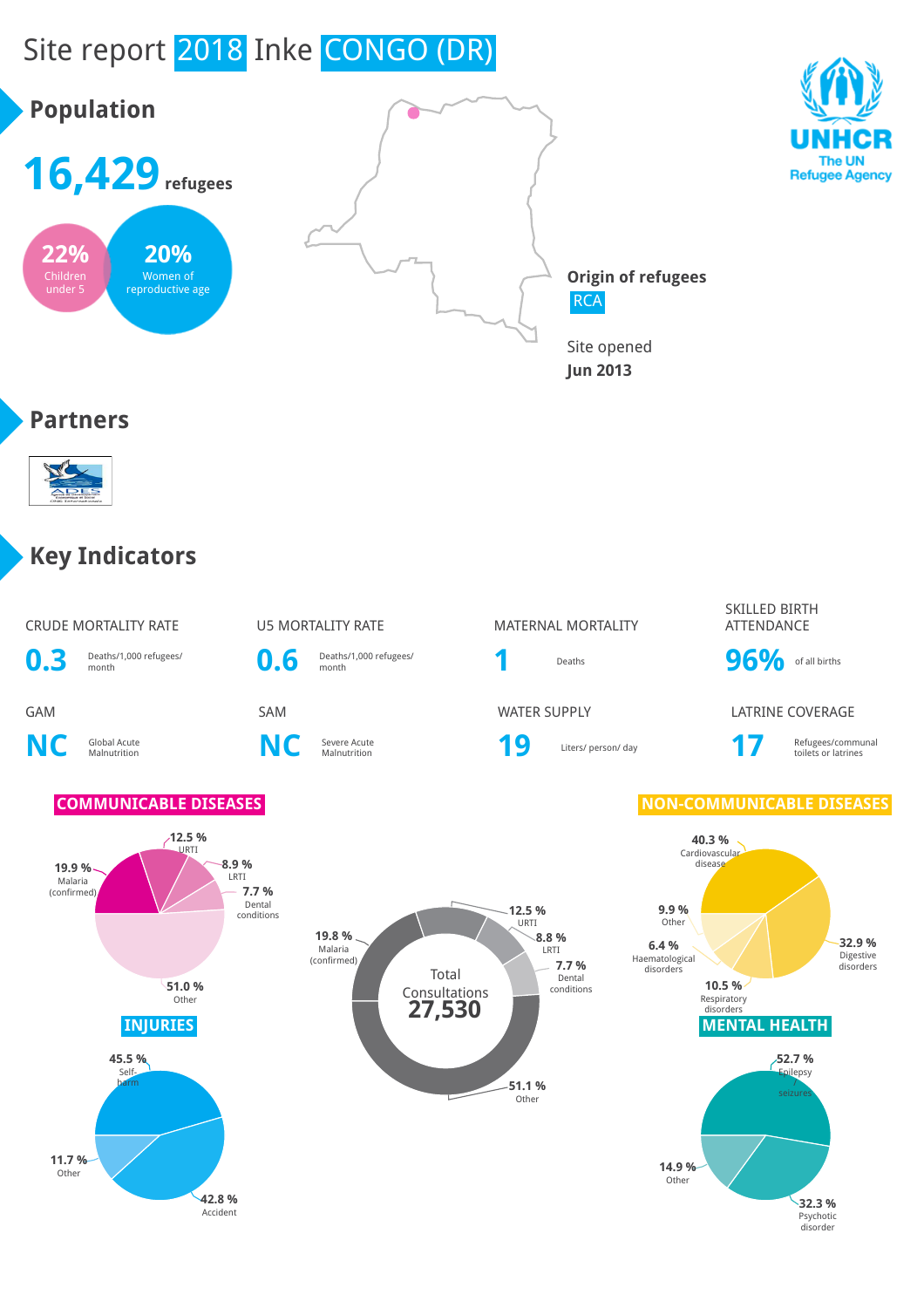## **Public Health**

| <b>HEALTH STAFFING</b>                                      | <b>INDICATOR</b> | <b>STANDARD</b> |           | <b>MORBIDITY</b>                                 | <b>INDICATOR</b> | <b>STANDARD</b> |   |   |
|-------------------------------------------------------------|------------------|-----------------|-----------|--------------------------------------------------|------------------|-----------------|---|---|
| Number of medical doctors                                   |                  | 1: 50,000       | ◎         | Incidence of malaria among children under        | 64               |                 |   |   |
| Number of qualified nurses                                  | 11               | $1:$ < 10,000   | ◙         | Incidence of watery diarrhoea among              | 16               |                 |   |   |
| Number of community health workers                          | 15               | 1: 1,000        | A         | children under 5                                 |                  |                 |   |   |
| <b>ACCESS AND UTILIZATION</b>                               | <b>INDICATOR</b> | <b>STANDARD</b> |           | Incidence of pneumonia among children<br>under 5 | 34               |                 |   |   |
| Consultations per trained clinician per day                 | 32               | < 50            | ◙         | Incidence of pneumonia among over 5              | 12               |                 |   |   |
| Health utilisation rate (new visits / refugee /             | 1.5              | $1 - 4$         | ◙         | Tuberculosis success rate                        | 100%             | < 90%           | ◙ |   |
| year)<br>Proportion of host population consultations        | 14%              |                 |           | Were any MDR/X-TB cases diagnosed among<br>PoCs? | Yes              | <b>No</b>       | ☺ |   |
| <b>MORTALITY</b>                                            | <b>INDICATOR</b> | <b>STANDARD</b> |           | VACCINATION                                      | <b>INDICATOR</b> | <b>STANDARD</b> |   |   |
| <b>Crude Mortality Rate</b><br>(CMR) (/1000/month)          | 0.3              | < 0.75          | Ø         | Full vaccination coverage                        | 85%              | < 95%           |   | ▲ |
| <b>Under-five Mortality Rate</b><br>(U5MR) (/1000/month)    | 0.6              | $< 1.5$         | $\bullet$ | Measles vaccination coverage                     | 114%             | < 95%           |   |   |
| <b>Infant Mortality Rate</b><br>(IMR) (/1000 livebirths)    | 32.8             | < 30            | Δ         | Source of vaccination data                       | <b>HIS</b>       |                 |   |   |
| <b>Neonatal Mortality Rate</b><br>(NNMR) (/1000 livebirths) | 3                | < 20            | $\bullet$ | <b>IN-PATIENT DEPARTMENT (IPD)</b>               | <b>INDICATOR</b> | <b>STANDARD</b> |   |   |
| <b>OUTBREAK ALERT AND RESPONSE</b>                          | <b>INDICATOR</b> | <b>STANDARD</b> |           | Average length of stay (days)                    | 1.1              |                 |   |   |
| Proportion of outbreaks investigated within 48<br>hours     |                  | 100%            |           | Case fatality rate                               | 0.0              |                 |   |   |
| Number of outbreaks reported                                | $\mathbf{0}$     |                 |           | Hospitalisation rate                             | 45.8             | $50 - 150$      |   | Δ |

# **Reproductive Health**

| <b>ANTENATAL CARE</b>                                                                     | <b>INDICATOR</b> | <b>STANDARD</b> |              | <b>FAMILY PLANNING</b>                                                      | <b>INDICATOR</b> | <b>STANDARD</b> |   |
|-------------------------------------------------------------------------------------------|------------------|-----------------|--------------|-----------------------------------------------------------------------------|------------------|-----------------|---|
| Antenatal care coverage                                                                   | 78%              | > 90%           | Ω            | Contraceptive prevalence rate                                               | 39%              | $\geq 30\%$     |   |
| Coverage of antenatal tetanus vaccination                                                 | 53%              | >95%            | Ω            | Source of contraceptive prevalence data                                     | <b>HIS</b>       |                 |   |
| <b>DELIVERY CARE</b>                                                                      | <b>INDICATOR</b> | <b>STANDARD</b> |              | SEXUAL AND GENDER-BASED VIOLENCE (SGBV)                                     | <b>INDICATOR</b> | <b>STANDARD</b> |   |
| Proportion of births attended by skilled<br>personnel                                     | 96%              | $\geq 90\%$     | $\checkmark$ | Total number of reported rapes                                              | 31               |                 |   |
| Proportion of births conducted by caesarean<br>section                                    | 1%               | $5 - 15%$       | ೞ            | Proportion of eligible rape survivors provided<br>with PEP within 72 hours  | 82%              | 100%            | ೞ |
| Proportion of newborn infants with low birth<br>weight (<2500 gs) (weighed within 72 hrs) | 8%               | < 15%           |              | Proportion of eligible rape survivors provided<br>with ECP within 120 hours | 43%              | 100%            | Ø |
| Proportion of teenage pregnancies                                                         | 3%               |                 |              | <b>SEXUALLY TRANSMITTED INFECTIONS (STIS)</b>                               | <b>INDICATOR</b> | <b>STANDARD</b> |   |
| Still birth rate (/ 1000 total births / month)                                            | $\overline{2}$   |                 |              | Number of genital ulcer diseases                                            | 284              |                 |   |
| Number of maternal deaths                                                                 |                  |                 |              | Number of Pelvic Inflammatory diseases                                      | 438              |                 |   |
| Proportion of maternal deaths investigated<br>within 48 hours                             | 0%               | 100%            | Ø            |                                                                             |                  |                 |   |